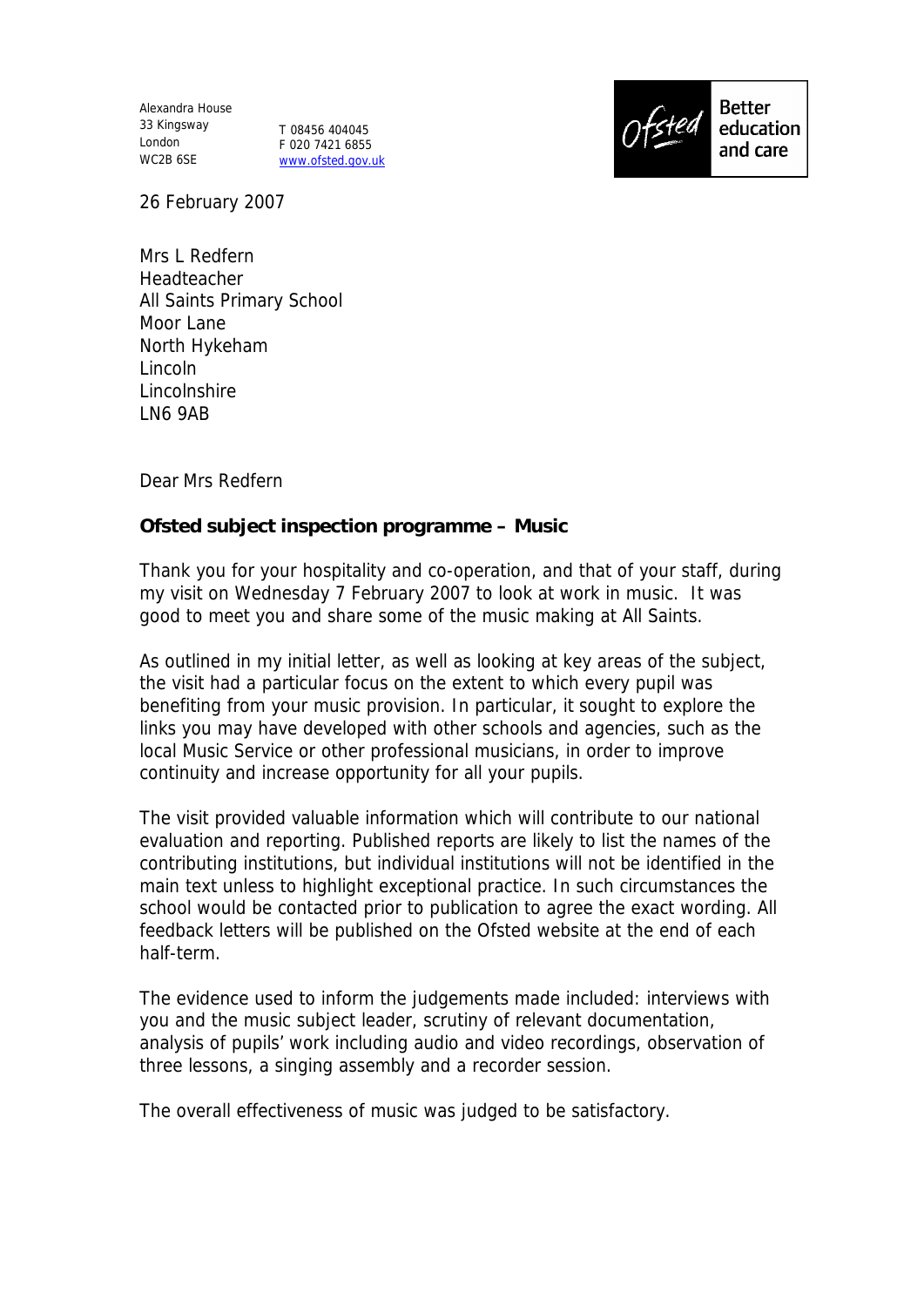**Achievement and standards**

Achievement and standards in music is satisfactory overall, although standards in singing are good.

- Standards in singing are good because pupils have many opportunities to sing. Appropriate repertoire is selected and there is a tangible sense of enjoyment when pupils sing.
- While standards within the curriculum are satisfactory there is a lack of sufficient focus on the learning intentions of each lesson and this results in insufficient progression through the school.
- Standards in instrumental work are satisfactory. However, there are very few instrumentalists and limited opportunities for extra-curricular music making.
- Pupils' personal development is good. Pupils adopt positive attitudes to music.

**Quality of teaching and learning** 

The overall quality of teaching and learning in music is satisfactory.

- All music lessons contain some good teaching features such as secure classroom management and thorough planning for a range of different activities. However, the planned learning objectives are too broad and insufficiently focused on measurable learning outcomes. As a result, progress is difficult to measure.
- Assessment is satisfactory. While assessment is regular, there is currently insufficient reference to National Curriculum levels and not enough focus on measurable musical gains.
- Support and quidance are satisfactory. Pupils are well supported in developing their vocal work but instrumentalists, both those who learn an instrument in and out of school, are less well supported.

**Quality of the music curriculum and extra-curricular provision**

The music curriculum is satisfactory.

- All teachers are growing in their confidence to use the new music scheme, although there remains insufficient focus on a clear progression of learning through each lesson.
- Pupils use classroom instruments regularly and with care. They are encouraged to be creative. All report their enjoyment of playing instruments in class.
- Extra-curricular opportunities are currently limited due to the small number of instrumentalists, although the annual show is popular and achieves good standards.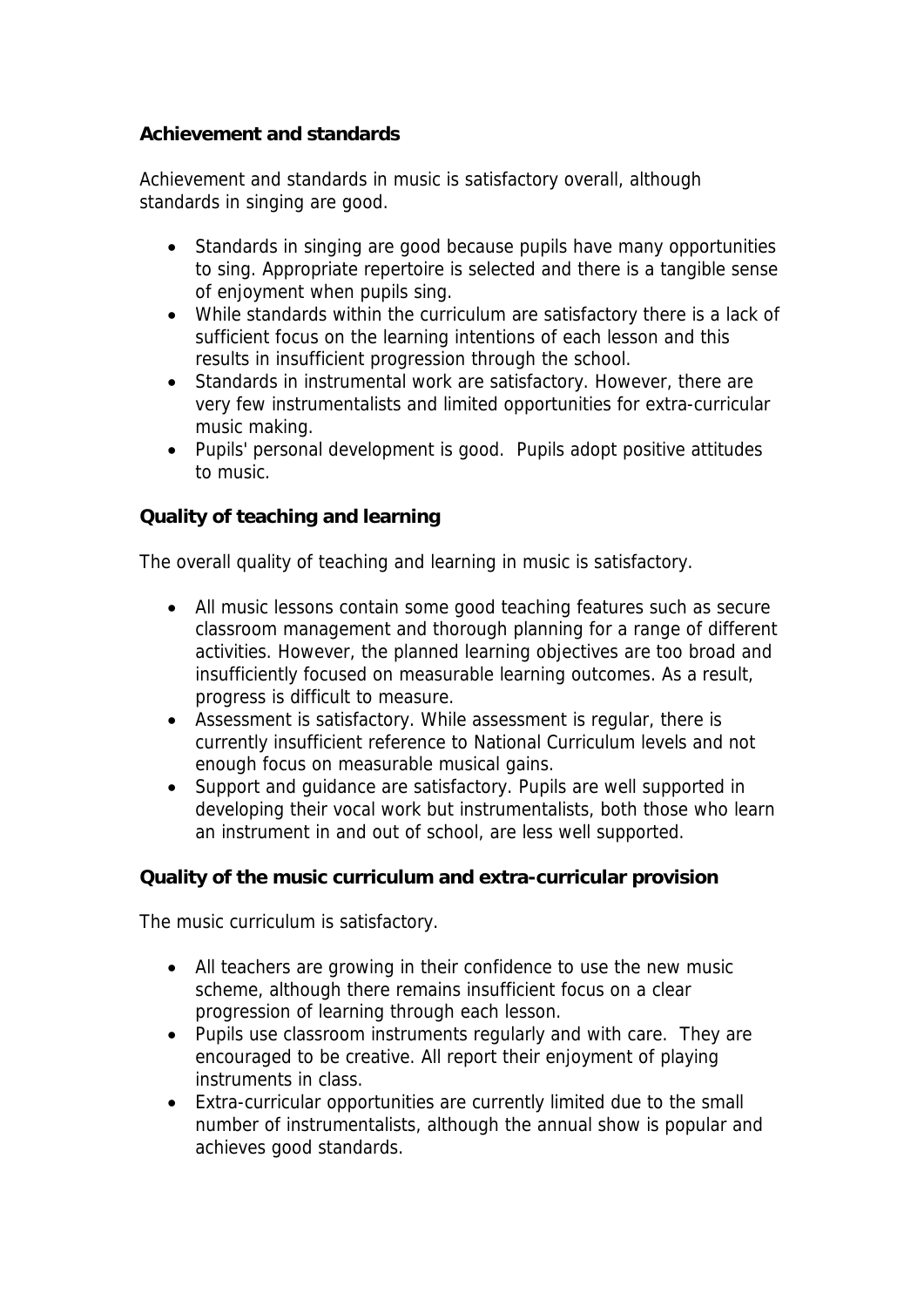# **Leadership and management**

Leadership and management of music are satisfactory.

- The school has an accurate view of the effectiveness of its music provision and is aware of its strengths in singing, and the areas of the curriculum that require further development. It is also aware that standards should be higher and that there should be more extracurricular opportunities for pupils.
- The subject leader is keen and committed, has good subject knowledge, and keeps secure evidence of past achievements.

### **Subject issue**

### **Data**

Data collection is satisfactory. The school has data on instrumental pupils and records pupils' achievements, but currently does not regularly collect data of outside musical interests.

## **Partnerships**

Partnership working in music is satisfactory overall. The school has some formalised links with an external music agency providing instrumental tuition. There are some good links with a local secondary school which provides the use of their theatre for the annual show. Performances in this theatre enhance performance standards.

### **Inclusion**

Inclusion in singing is strong. All pupils are involved and all achieve good vocal standards.

**Areas for improvement, which we discussed, included:**

- ensuring that all learning objectives are more sharply focused on measurable musical outcomes
- expanding the range of extra-curricular provision, not only instrumentally, but also to consolidate the high achievement in singing.

I hope these observations are useful as you continue to develop music in the school.